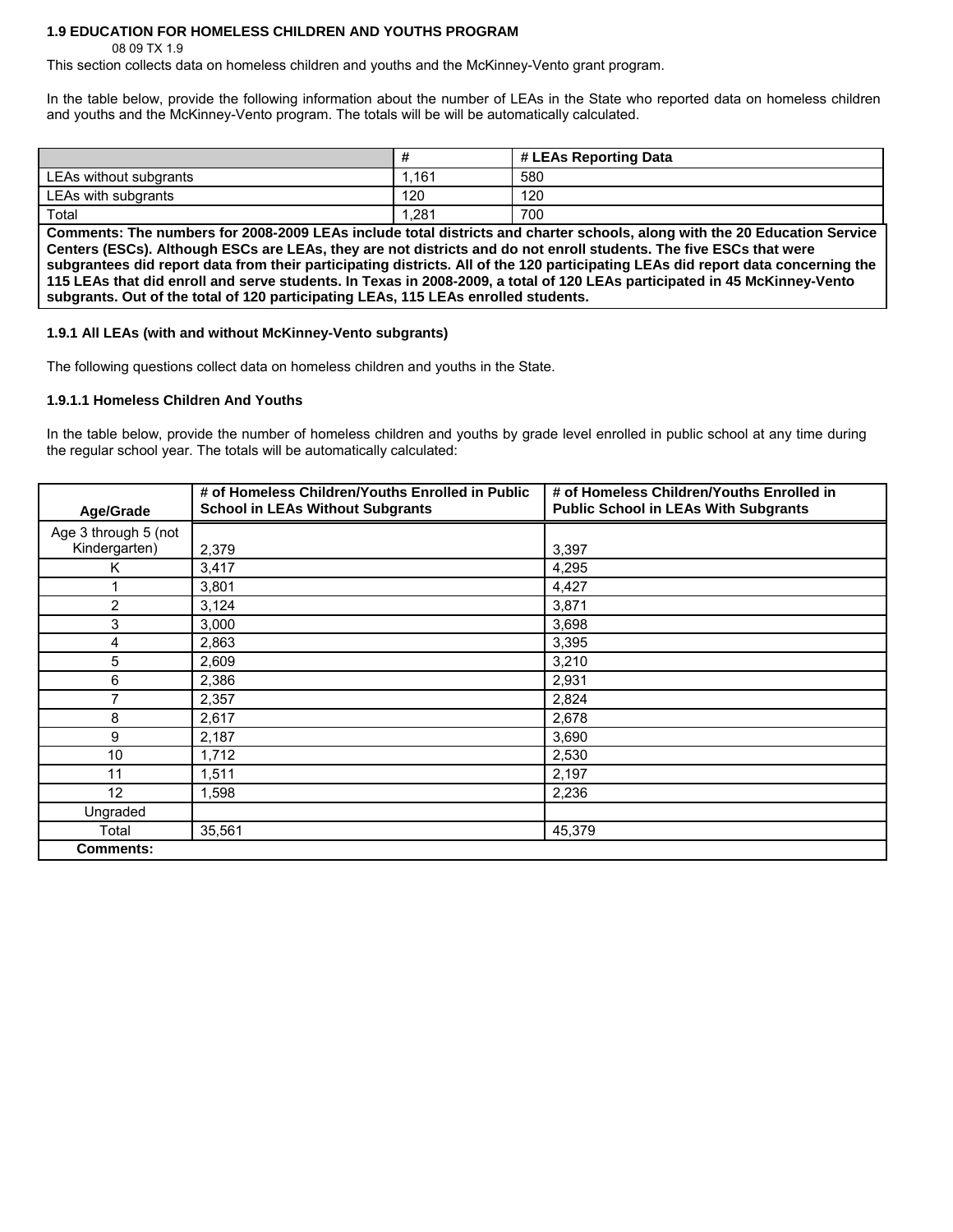## **1.9.1.2 Primary Nighttime Residence of Homeless Children and Youths**

08 09 TX 1.9

In the table below, provide the number of homeless children and youths by primary nighttime residence enrolled in public school at any time during the regular school year. The primary nighttime residence should be the student's nighttime residence when he/she was identified as homeless. The totals will be automatically calculated.

|                                                                                            | # of Homeless Children/Youths<br>-LEAs Without Subgrants | # of Homeless Children/Youths<br>-LEAs With Subgrants |
|--------------------------------------------------------------------------------------------|----------------------------------------------------------|-------------------------------------------------------|
| Shelters, transitional housing, awaiting foster<br>care                                    | 4.459                                                    | 10.592                                                |
| Doubled-up (e.g., living with another family)                                              | 27.612                                                   | 29.763                                                |
| Unsheltered (e.g., cars, parks, campgrounds,<br>temporary trailer, or abandoned buildings) | 1.378                                                    | 1.743                                                 |
| Hotels/Motels                                                                              | 2.112                                                    | 2.155                                                 |
| Total                                                                                      | 35.561                                                   | 44.253                                                |

**Comments: The total number of homeless students by primary nighttime residence does not match the total number of homeless students enrolled. The main reason for this mismatch is that in districts, especially large ones, where enrollment information about homeless students is collected at the campus level and not by McKinney-Vento sugrantee staff, information about the primary nighttime residence of homeless students is sometimes either not collected or not recorded at the time of enrollment. McKinney-Vento subgrantee staff have reported that it is impossible to go back and collect this information after the fact.** 

## **1.9.2 LEAs with McKinney-Vento Subgrants**

The following sections collect data on LEAs with McKinney-Vento subgrants.

#### **1.9.2.1 Homeless Children and Youths Served by McKinney-Vento Subgrants**

In the table below, provide the number of homeless children and youths by grade level who were served by McKinney-Vento subgrants during the regular school year. The total will be automatically calculated.

| Age/Grade                          | # Homeless Children/Youths Served by Subgrants |
|------------------------------------|------------------------------------------------|
| Age 3 through 5 (not Kindergarten) | 2,896                                          |
| Κ                                  | 3,609                                          |
|                                    | 3,702                                          |
| $\overline{2}$                     | 3,333                                          |
| 3                                  | 3,145                                          |
| 4                                  | 2,862                                          |
| 5                                  | 2,771                                          |
| 6                                  | 2,510                                          |
| 7                                  | 2,436                                          |
| 8                                  | 2,355                                          |
| 9                                  | 2,884                                          |
| 10                                 | 2,059                                          |
| 11                                 | 1,941                                          |
| 12                                 | 2,037                                          |
| Ungraded                           |                                                |
| Total                              | 38,540                                         |
| <b>Comments:</b>                   |                                                |

Source – Initially populated from EDFacts. See Attachment D: CSPR & EDFacts Data Crosswalk.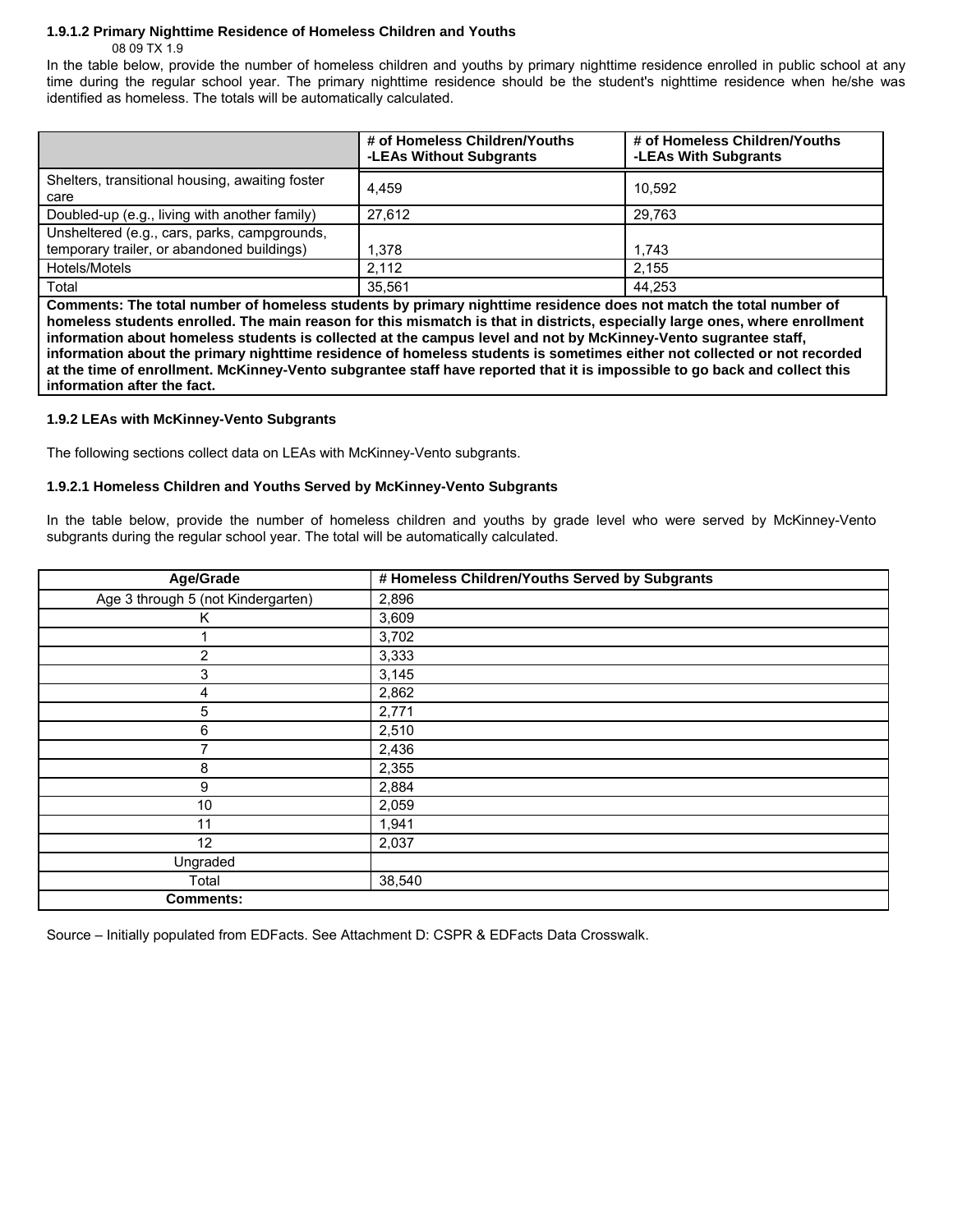## **1.9.2.2 Subgroups of Homeless Students Served**

08 09 TX 1.9

In the table below, please provide the following information about the homeless students served during the regular school year.

|                                     | # Homeless Students Served |
|-------------------------------------|----------------------------|
| Unaccompanied youth                 | 1,864                      |
| Migratory children/youth            | 308                        |
| Children with disabilities (IDEA)   | 3.914                      |
| Limited English proficient students | 5.711                      |
| <b>Comments:</b>                    |                            |

Source – Initially populated from EDFacts. See Attachment D: CSPR & EDFacts Data Crosswalk.

#### **1.9.2.3 Educational Support Services Provided by Subgrantees**

In the table below, provide the number of subgrantee programs that provided the following educational support services with McKinney-Vento funds.

|                                                               | # McKinney-Vento Subgrantees That Offer |
|---------------------------------------------------------------|-----------------------------------------|
| Tutoring or other instructional support                       | 38                                      |
| <b>Expedited evaluations</b>                                  | 14                                      |
| Staff professional development and awareness                  | 35                                      |
| Referrals for medical, dental, and other health services      | 34                                      |
| Transportation                                                | 34                                      |
| Early childhood programs                                      | 14                                      |
| Assistance with participation in school programs              | 33                                      |
| Before-, after-school, mentoring, summer programs             | 39                                      |
| Obtaining or transferring records necessary for enrollment    | 25                                      |
| Parent education related to rights and resources for children | 31                                      |
| Coordination between schools and agencies                     | 32                                      |
| Counseling                                                    | 27                                      |
| Addressing needs related to domestic violence                 | 26                                      |
| Clothing to meet a school requirement                         | 37                                      |
| School supplies                                               | 42                                      |
| Referral to other programs and services                       | 33                                      |
| Emergency assistance related to school attendance             | 27                                      |
| Other (optional – in comment box below)                       | 14                                      |
| Other (optional – in comment box below)                       |                                         |
| Other (optional – in comment box below)                       |                                         |

The response is limited to 8,000 characters.

Tuition assistance and fees for summer school and other similar supplemental instructional programs; transportation to summer school; credit recovery; personnel for program staff; at-risk tutoring; professional development; social work services; camp counselors; transportation of parents to meetings at school and elsewhere; literature books; laptops; teen leadership conference fees; child care; before-/after-school snacks.

Source – Manual input by SEA into the online collection tool.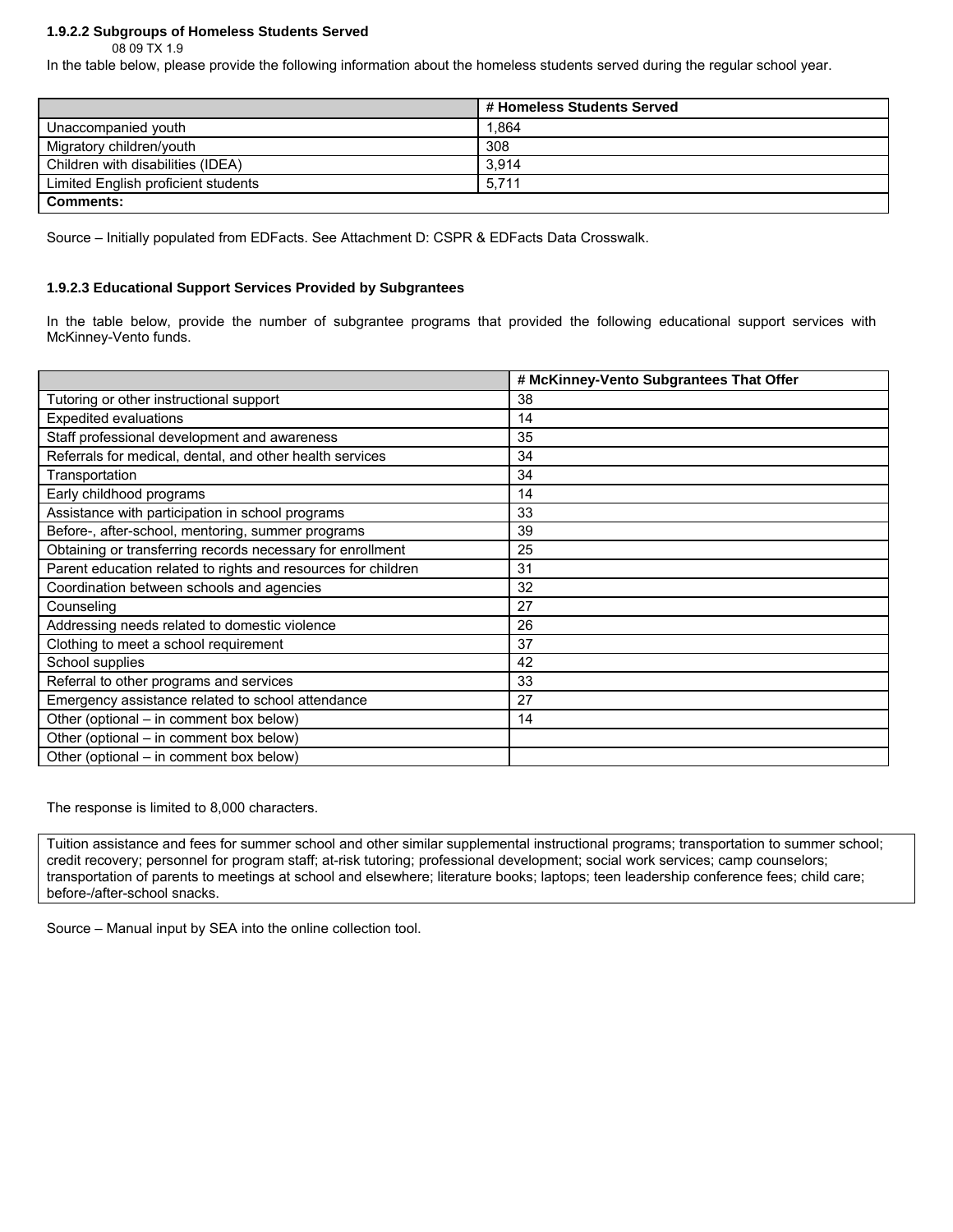## **1.9.2.4 Barriers To The Education Of Homeless Children And Youth**

08 09 TX 1.9

In the table below, provide the number of subgrantees that reported the following barriers to the enrollment and success of homeless children and youths.

|                                       | # Subgrantees Reporting |
|---------------------------------------|-------------------------|
| Eligibility for homeless services     |                         |
| <b>School Selection</b>               |                         |
| Transportation                        | 17                      |
| School records                        | 13                      |
| Immunizations                         |                         |
| Other medical records                 |                         |
| Other Barriers – in comment box below | 13                      |

The response is limited to 8,000 characters.

Transportation delays -transportation is provided but it can take a while to set up; enrollment delays because campus asks for proof of residence; campuses requesting guardianship information from unaccompanied youth; rigidity of shelter schedules; shelter staff turnover; unaccompanied youth; unaccompanied high school students; family conflicts; and parent/guardian involvement.

#### **1.9.2.5 Academic Progress of Homeless Students**

The following questions collect data on the academic achievement of homeless children and youths served by McKinney-Vento subgrants.

#### **1.9.2.5.1 Reading Assessment**

In the table below, provide the number of homeless children and youths served who were tested on the State ESEA reading/language arts assessment and the number of those tested who scored at or above proficient. Provide data for grades 9 through 12 only for those grades tested for ESEA.

| Grade                                                                                                                                                                                          | # Homeless Children/Youths Served by<br><b>McKinney-Vento Taking Reading Assessment Test</b> | # Homeless Children/Youths Served by<br>McKinney-Vento Who Scored At or Above Proficient |
|------------------------------------------------------------------------------------------------------------------------------------------------------------------------------------------------|----------------------------------------------------------------------------------------------|------------------------------------------------------------------------------------------|
|                                                                                                                                                                                                |                                                                                              |                                                                                          |
|                                                                                                                                                                                                |                                                                                              |                                                                                          |
|                                                                                                                                                                                                |                                                                                              |                                                                                          |
| ี่ค                                                                                                                                                                                            |                                                                                              |                                                                                          |
|                                                                                                                                                                                                |                                                                                              |                                                                                          |
|                                                                                                                                                                                                |                                                                                              |                                                                                          |
| High<br>School                                                                                                                                                                                 |                                                                                              |                                                                                          |
| Comments: Performance data on students served by McKinney-Vento are currently not available. Texas will modify the data<br>collection to collect this indicator for all students in 2010-2011. |                                                                                              |                                                                                          |

Source – Initially populated from EDFacts. See Attachment D: CSPR & EDFacts Data Crosswalk.